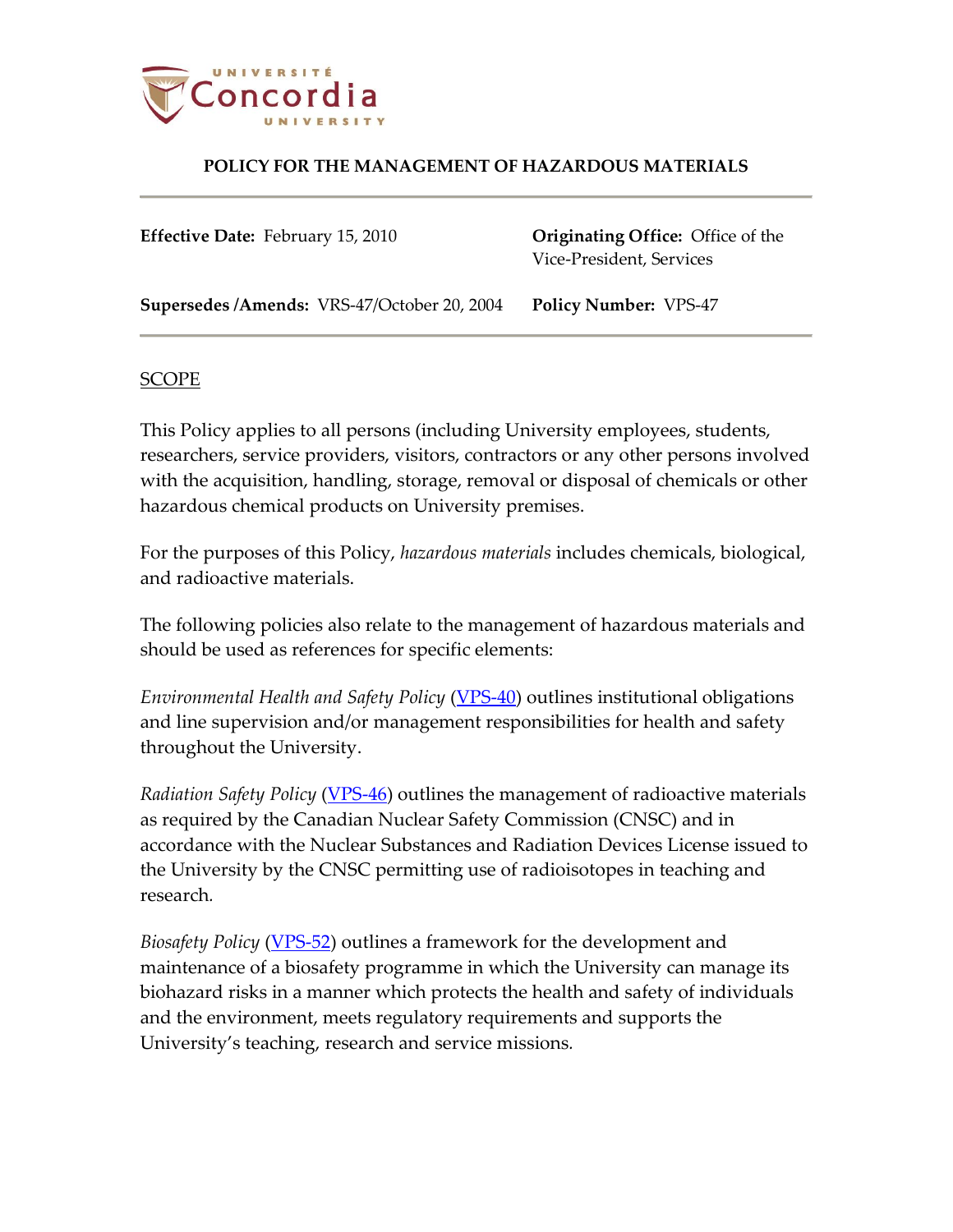

Page **2** of **13**

# PURPOSE

The purpose of this Policy is to establish a framework whereby the University can manage its hazardous materials in a responsible manner while maintaining its teaching, research and service missions. To this end, the University is committed to ensuring that individuals using hazardous materials are regularly informed about risks, trained in safe handling procedures and adequately supervised. The University is also committed to encouraging reduction in the acquisition of hazardous materials, the recycling of such materials and substitution for less toxic materials wherever feasible.

The University shall establish and maintain a Hazardous Materials Management Programme which supports the teaching, research and service functions of the University. It will comply with all federal, provincial and municipal legislation concerning occupational health and safety and the environment, and will conform to recognized codes and standards of practice.

For a glossary of terms and acronyms used in this Policy, refer to **Appendix A**.

# **POLICY**

### General

- 1. The University recognizes its responsibility to act with due diligence where hazardous materials are concerned.
- 2. The University shall establish a University Hazardous Materials Committee (UHMC) of academic and technical experts to advise the University community on practices related purchasing, handling, storage and disposal of hazardous materials, and compliance with legislation.
- 3. The University is responsible for the safe handling and disposal of hazardous waste (including transport as per TDG regulations) from the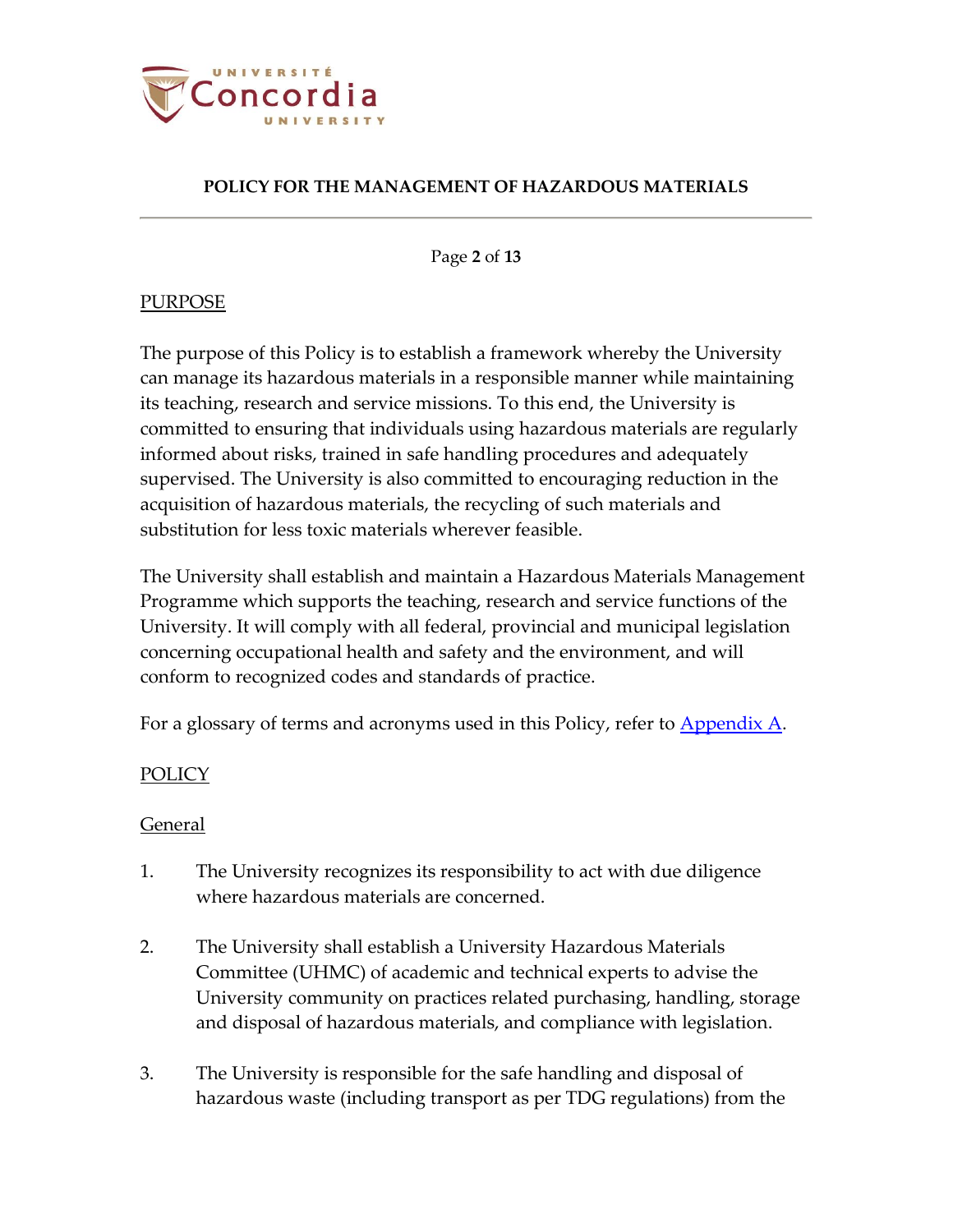

### Page **3** of **13**

point of generation to final treatment and disposal, and shall maintain an emergency response policy and procedure manuals.

- 4. Purchasing and acquisitions of hazardous materials shall be done only by individuals with appropriate training.
- 5. An inventory of hazardous materials shall be maintained and verified at least annually.
- 6. Hazardous materials shall be ordered only in quantities required and shall be stored in appropriate areas in accordance with University guidelines for hazardous materials storage, taking into consideration their flammability, corrosive properties, toxicity and reactivity.
- 7. Hazardous materials shall be labeled in accordance with federal and provincial regulations. Material safety data sheets must be accessible in the area where hazardous materials are used.
- 8. Hazardous materials shall only be used in facilities which have been designated for their use and are appropriately and adequately equipped to control personnel exposure and minimize risk.
- 9. Personal protective equipment shall be worn wherever it is required.
- 10. Appropriate antidotes and spill response materials shall be kept in close proximity to locations where hazardous materials are used.
- 11. Individuals using hazardous materials shall be appropriately trained and adequately supervised.
- 12. All individuals who use, handle or store hazardous materials shall receive WHMIS training.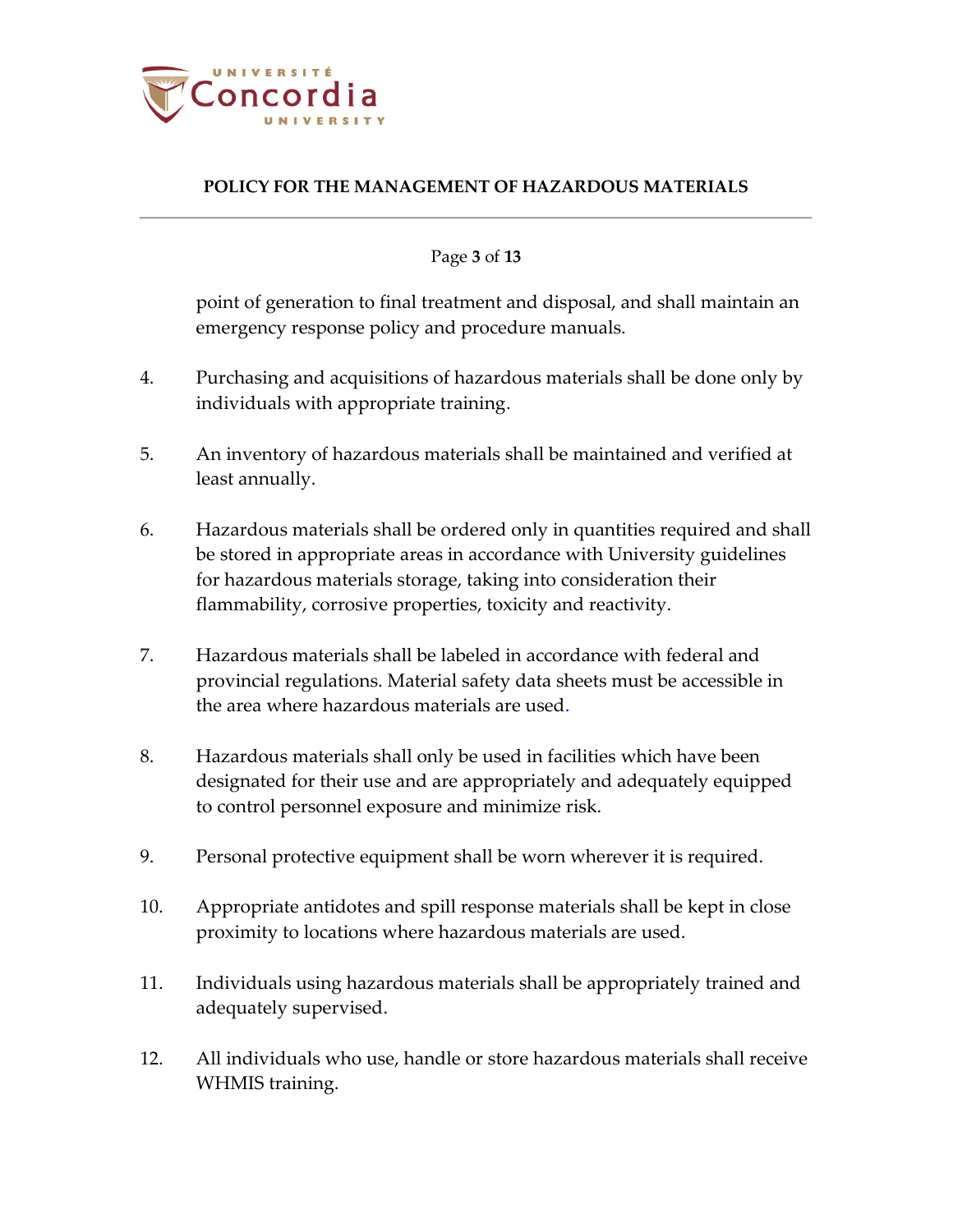

#### Page **4** of **13**

- 13. An inventory of hazardous materials shall be maintained both in the department and in a central University registry which shall be accessible to emergency responders as required.
- 14. Written procedures and guidance documents relating to hazardous materials management shall be produced by the Environmental Health and Safety Office (EH&S Office) and if specifically required due to particular activity, by the department or research laboratory. These procedures shall be modified to reflect changes in legislation, University operations and recognized standards or codes of practice.
- 15. Hazardous waste disposal shall conform to federal, provincial and municipal legislation, University policies and recognized standards of practice.
- 16. Academic and research staff are responsible for closing down their laboratory operations and arranging for the disposal of hazardous materials upon the completion of their employment contract or relocation of their operations.
- 17. Hazardous materials transferred to other users must be recorded through the inventory control system.

### OPERATIONAL RESPONSIBILITIES

## The Environmental Health and Safety Office

18. The EH&S Office shall develop, coordinate and oversee the Hazardous Materials Management Programme and provide support to the University community and the UHMC in carrying out the duties established therein. To that end, the EH&S Office shall: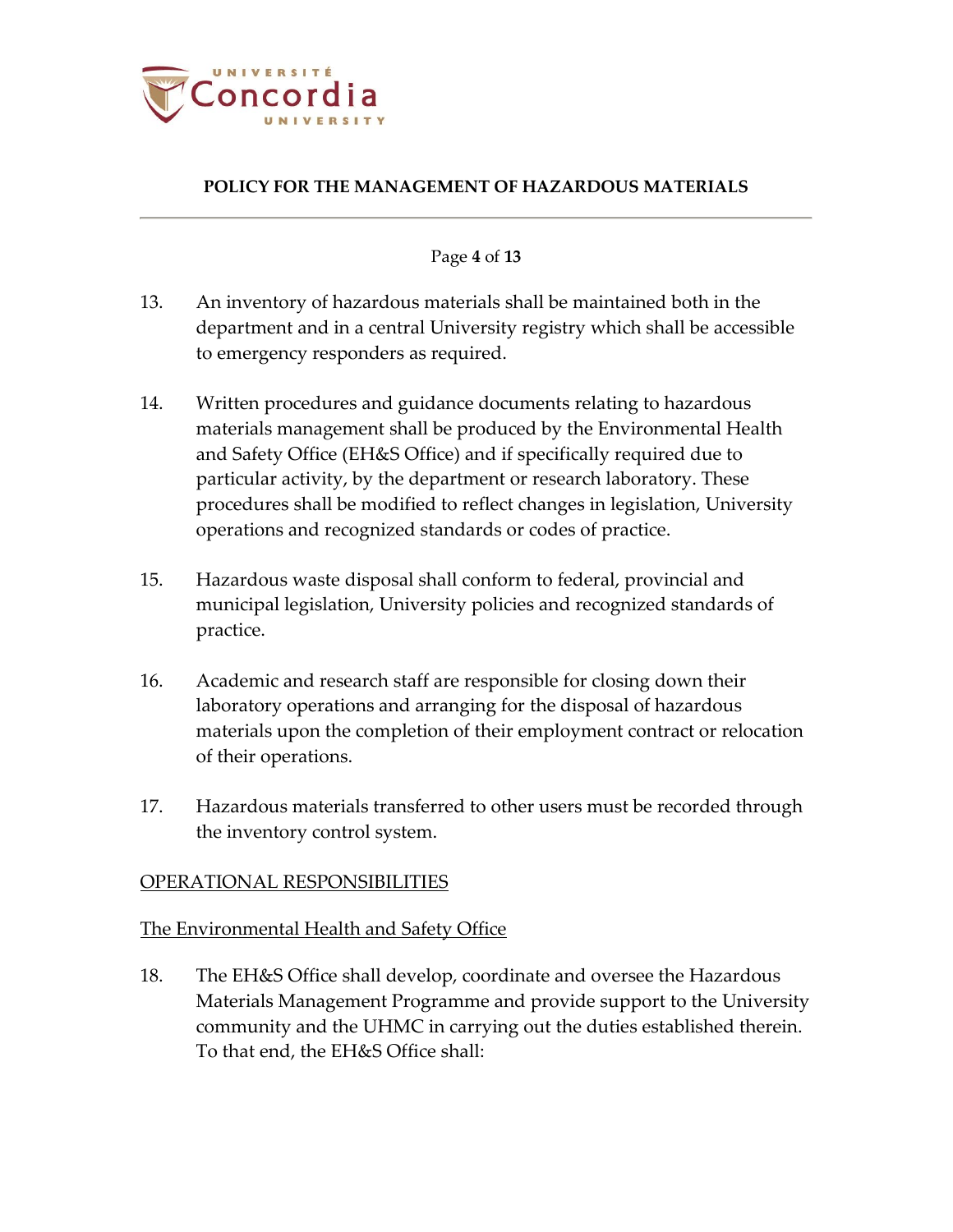

Page **5** of **13**

- a. Provide information, support and advice to individuals and departments on the management of hazardous materials;
- b. Assist the Office of Research, researchers and departments in conducting risk assessments and evaluate any special certification requirements or needs before issuing certificates as required;
- c. Support departments and service areas with the maintenance of their inventory and oversee the hazardous materials registry;
- d. Organize and coordinate the hazardous waste management programme in accordance with federal, provincial and municipal regulatory requirements;
- e. Maintain procedures to respond to hazardous material emergencies and coordinate response to spills and/or accidental releases of and exposures to hazardous materials;
- f. Maintain records of accidents and incidents and carry out and participate in investigations as required;
- g. Provide general training sessions on hazardous materials management: specifically WHMIS/GHS, TDG, Radiation Safety, Biosafety, spill response and waste management, and other topics as required;
- h. Monitor the level of WHMIS compliance and report at least annually to the UHMC and the Central Advisory Health and Safety Committee;
- i. Initiate and participate in facility inspections, with particular attention to storage, handling and disposal of hazardous materials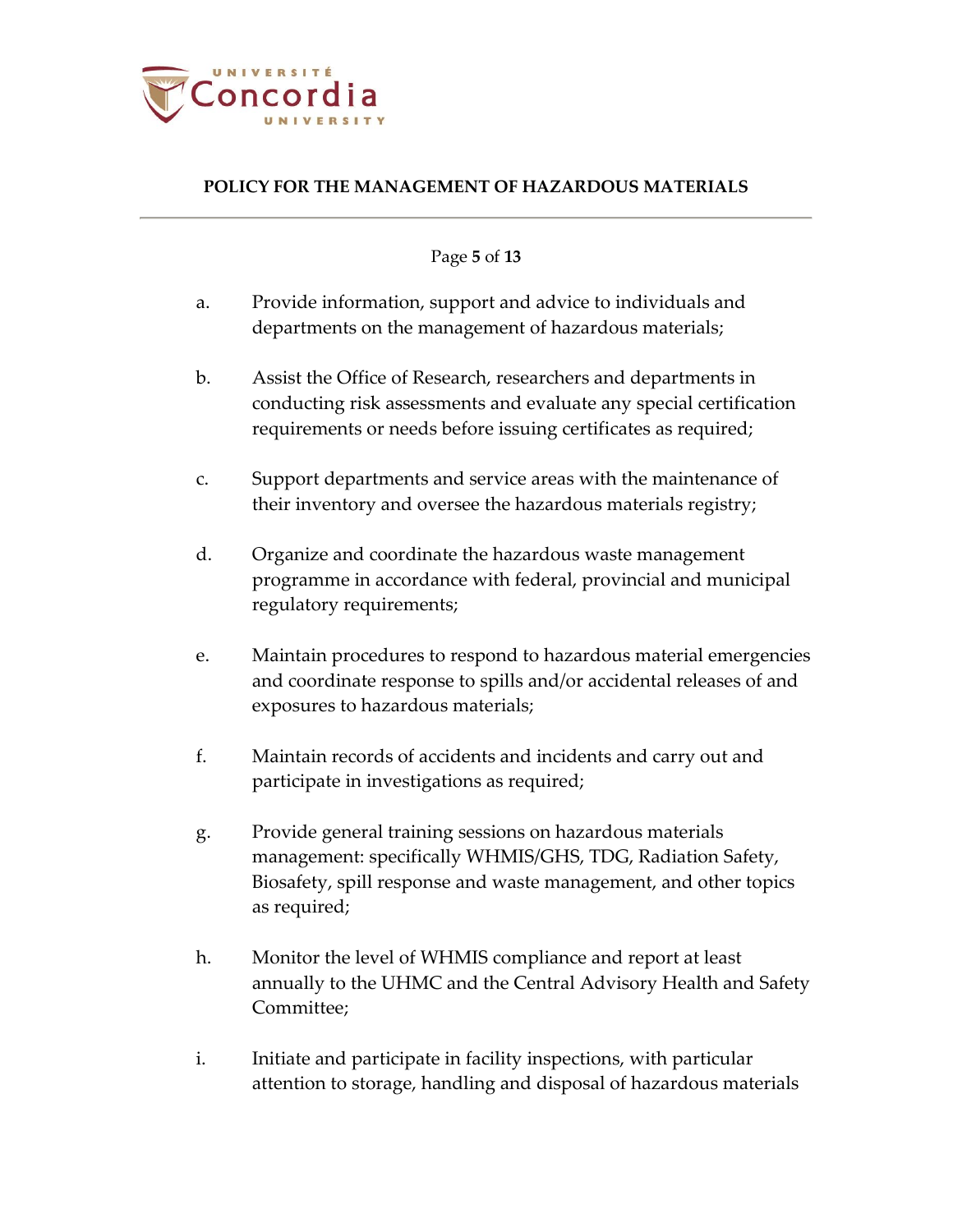

#### Page **6** of **13**

and make recommendations to the appropriate authority for corrective action;

- j. Investigate and respond to complaints and inquiries, and report findings to the UHMC on a regular basis, the Central Advisory Health and Safety Committee as requested, and the Vice-President, Services, as required;
- k. Represent the University to external compliance agencies and report to external compliance agencies as required.
- l. Monitor legislation concerning hazardous materials and the environment, and advise University administrators and the UHMC about its potential impact on University activities.

### Office of Research

- 19. The Office of Research shall:
	- a. Notify researchers of the internal EH&S certification requirements;
	- b. Provide EH&S with the list of approved grants that require EH&S certification;
	- c. Withhold grants that do not receive prior EH&S certification.

### Deans, Chairs, Research Directors, Department Directors, Managers, Supervisors

20. Responsibility for the management of hazardous materials within administrative, academic and service units lies with the line supervision in accordance with the *Environmental Health and Safety Policy* [\(VPS-40\)](http://www.concordia.ca/vpirsg/documents/policies/VPS-40.pdf).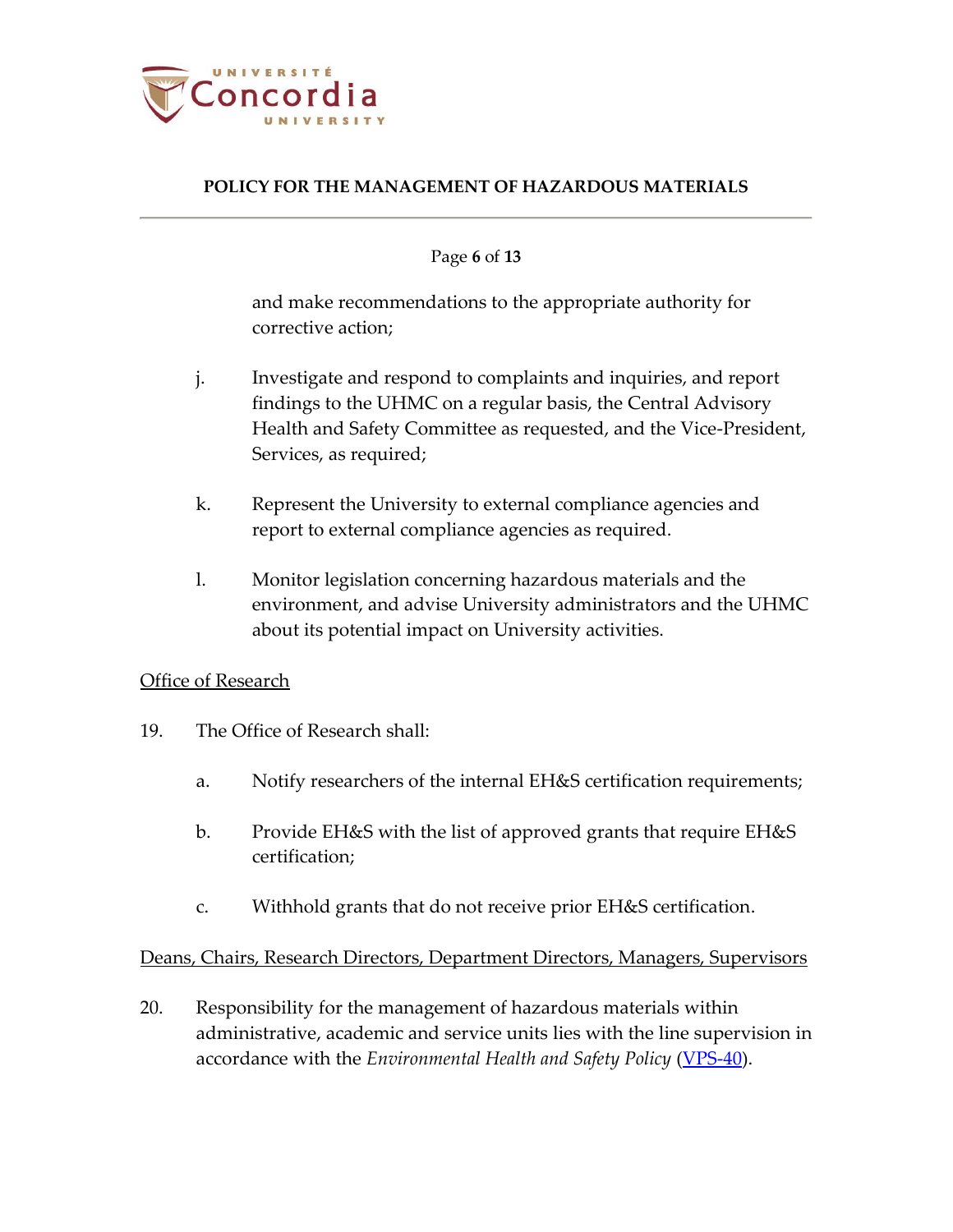

#### Page **7** of **13**

- 21. Safety Officers may be appointed to assist persons or managers at all levels of the line of supervision in the exercise of these duties.
- 22. In addition, managers at the appropriate level of the line of supervision must:
	- a. Ensure that engineering controls e.g. fume hoods, biological cabinets and containment or storage devices, emergency shut-offs and safety equipment are adequate, appropriate and in good working order and are used when required;
	- b. Ensure that inventories of hazardous materials are up-to-date and available to EH&S;
	- c. Provide and maintain all personal protective equipment required by personnel and ensure training has been provided in proper utilization;
	- d. Maintain the necessary material and equipment for spill response;
	- e. Carry out inspections of laboratories, studios and workshops;
	- f. Cooperate with requests from the EH&S Office or the UHMC;
	- g. Review grant applications to ensure that the space, facilities, engineering controls and procedures and support services are adequate and appropriate for the work to be carried out safely.

### Employees and Students

23. Employees and students must comply with the *Environmental Health and Safety Policy* [\(VPS-40\)](http://www.concordia.ca/vpirsg/documents/policies/VPS-40.pdf) and more particularly with respect to the Personal Protective Equipment, training, storage and waste handling procedures.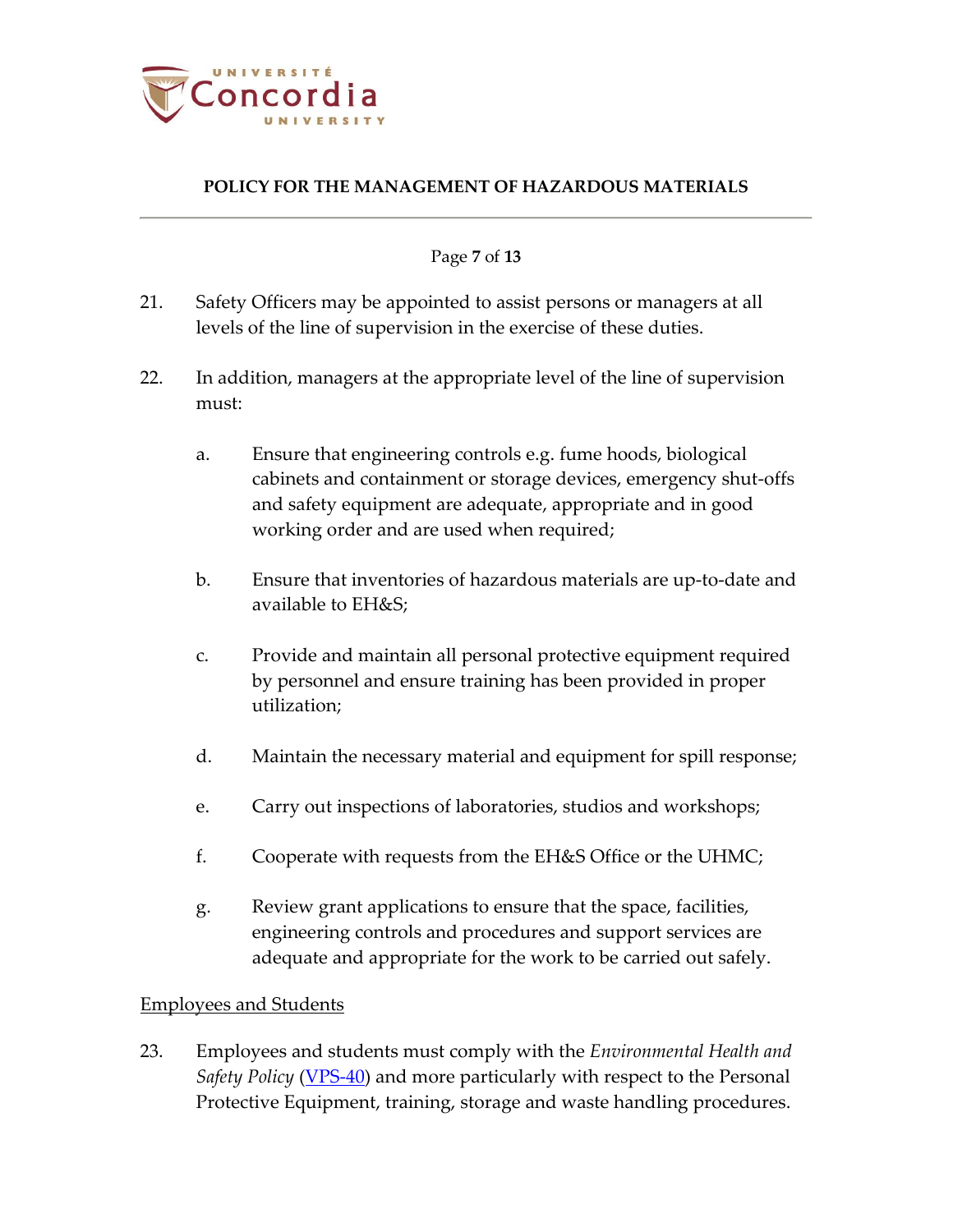

Page **8** of **13**

# Visitors

- 24. Entrance is restricted in areas containing potential or known hazards including, but not limited to, all research and teaching laboratories, maintenance shops, workshops, mechanical and electrical rooms, construction sites, studios and any area where hazardous materials are handled or stored. In accordance with the *Environmental Health and Safety Policy* [\(VPS-40\)](http://www.concordia.ca/vpirsg/documents/policies/VPS-40.pdf), Laboratory Supervisors and/or Principal Investigators are specifically responsible for the safety of all employees and visitors in their work areas.
- 25. Visitors to such areas must be continually supervised by University personnel who are trained and knowledgeable of the area's potential hazards. Visitors under 16 years of age (unless considered a Concordia student), are not permitted in restricted access areas except with written consent from the Unit/Department Head and/or designated individual.
- 26. Visitors less than 16 years of age who do not have written consent shall present themselves at the Security Desk prior to entering a restricted access area. The Security Agent will contact the appropriate Unit/Department Head and/or designated individual to obtain authorization.

### **Contractors**

- 27. Contractors working on University premises shall carry out their work in conformity with the legislation and University policy and procedures.
- 28. No contractor shall bring a controlled product onto University premises without providing the project coordinator or the EH&S Office with a copy of the MSDS for that product.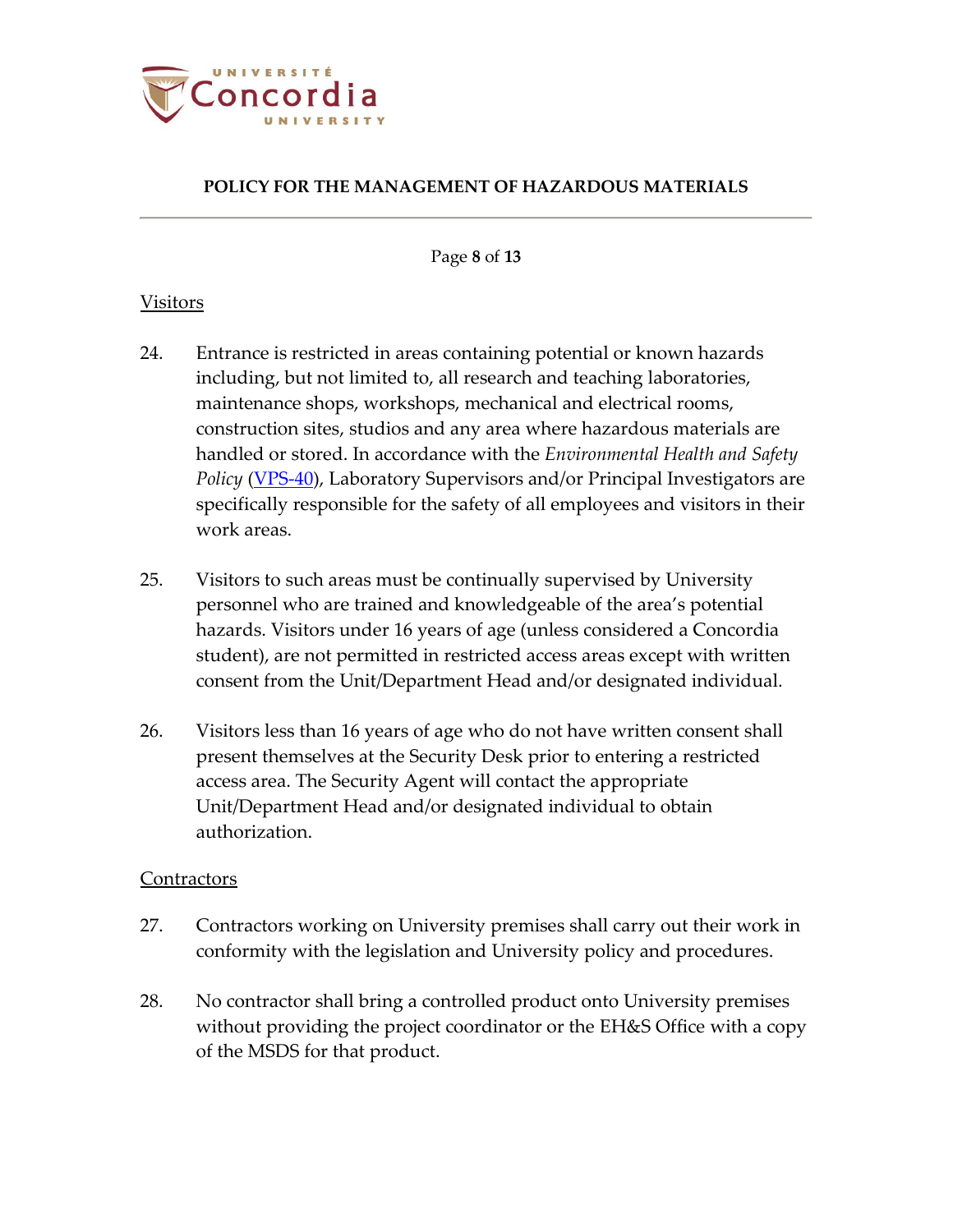

Page **9** of **13**

# University Hazardous Materials Committee

- 29. The UHMC shall advise the University administration, through the Vice-President, Services, on matters pertaining to the management of hazardous materials within University facilities and operations. The role of the Committee shall be to advise and support the EH&S Office in developing policies and procedures which support the teaching, research and the service functions of the University, in conformity with pertinent legislation and recognized codes and standards of practice.
- 30. The UHMC shall:
	- a. Recommend the establishment of and endorse the implementation of new University policies and procedures for the management of hazardous materials;
	- b. Evaluate existing policies, procedures and practices and recommend changes as needed;
	- c. Study proposed government legislative and policy changes from regulatory agencies, evaluate their potential impact on University activities and make recommendations regarding implications for University policies and procedures;
	- d. Study accident and incident reports involving hazardous materials and recommend further investigation and corrective action if warranted;
	- e. Review inspection reports of laboratories, studios and workshops where hazardous materials are used.
	- f. Review and evaluate training programmes and compliance reports.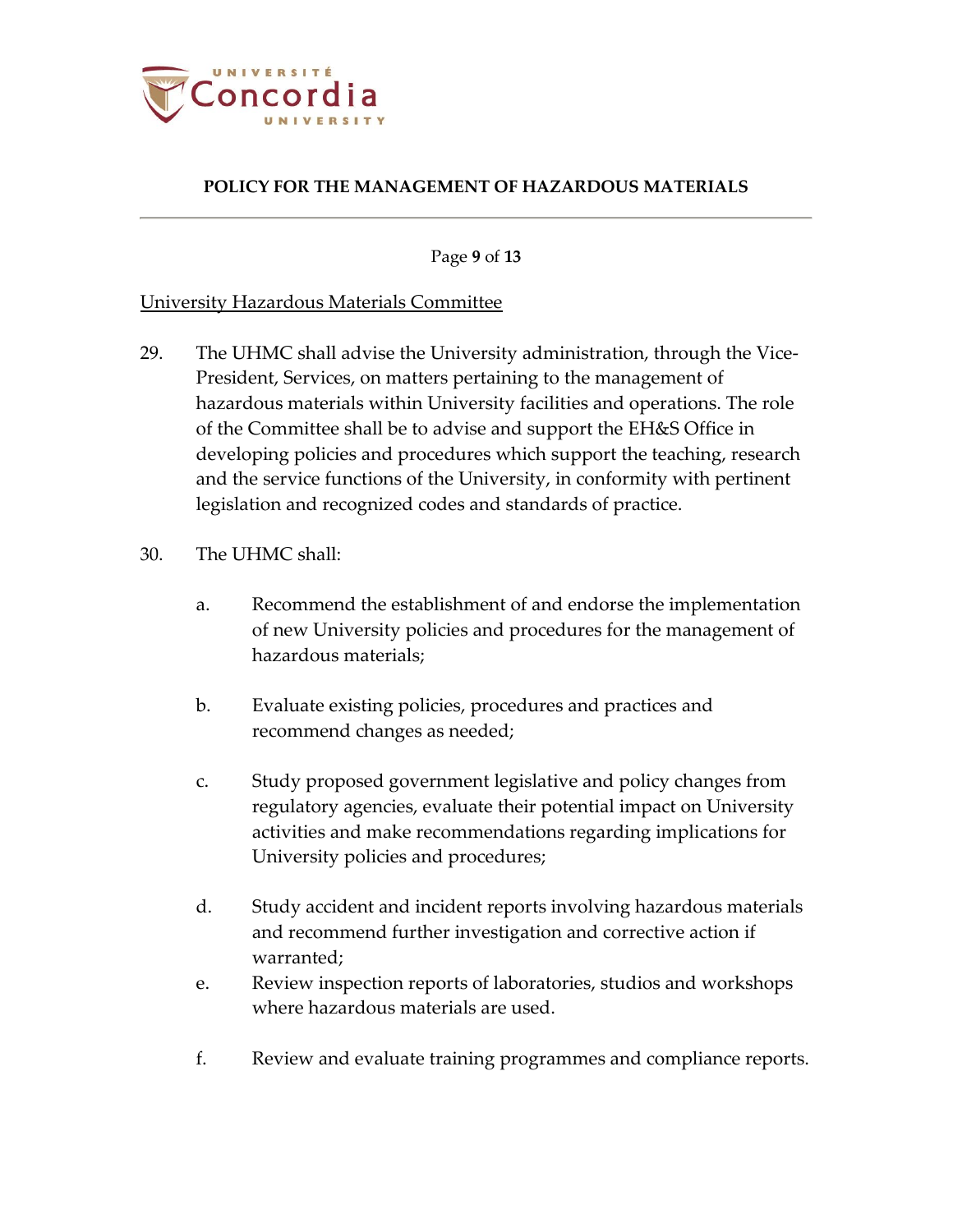

#### Page **10** of **13**

- g. Consider issues presented by the EH&S Office and concerns raised by members of the University community;
- h. Submit an annual report to the Vice-President, Services and the Central Advisory Health and Safety Committee.

### Membership

- 31. The UHMC shall consist of a Chairperson, the Director of Purchasing, a representative from the Office of Research, an appropriate manager from the Department of Facilities Management, at least one member each from the Faculty of Fine Arts and the Faculty of Engineering and Computer Science, and at least two members from the Faculty of Arts and Science and a graduate student whose work involves hazardous materials. A Manager from the Security Department, the Director of Environmental Health and Safety and an EHS designate shall be *ex-officio* members.
- 32. All members of the Committee shall be appointed by the Vice-President, Services, on the basis of their technical expertise and shall serve a renewable two-year term. Appointments from the academic sector shall be recommended by the appropriate Dean.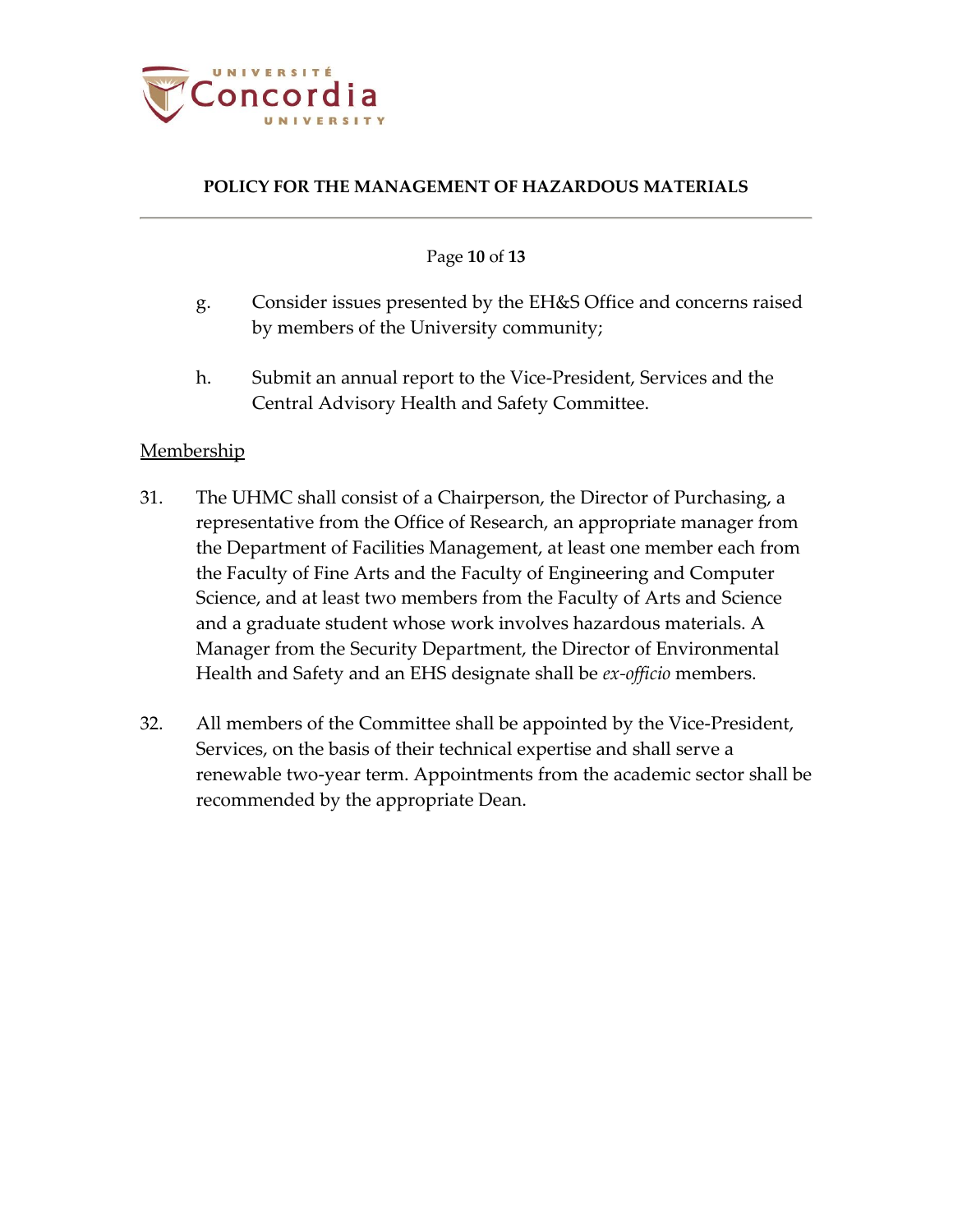

#### Page **11** of **13**

#### PROCEDURES AND GUIDELINES

Procedures and guidelines for the handling of potentially hazardous materials are available on the [EH&S website](http://ehs.concordia.ca/index.php) under the Hazardous Materials section. Topics covered include:

- 1. Chemical Storage Poster
- 2. Emergency Response Poster and Procedure
- 3. Handling and disposal of chemical waste
- 4. Transportation of Dangerous Goods (TDG) summary
- 5. University Spill Response Procedures
- 6. Workplace Hazardous Materials Information System (WHMIS) and the Globally Harmonized System (GHS) summary
- 7. Chemical Inventory System guidelines
- 8. Faculty Guide for Research
- 9. Transfers and Closeout of Labs
- 10. Waste Procedures
- 11. Laboratory Safety Manual
- 12. Visitor Access to Laboratory/Studio/Workshops
- 13. University Radiation Safety Policy Manual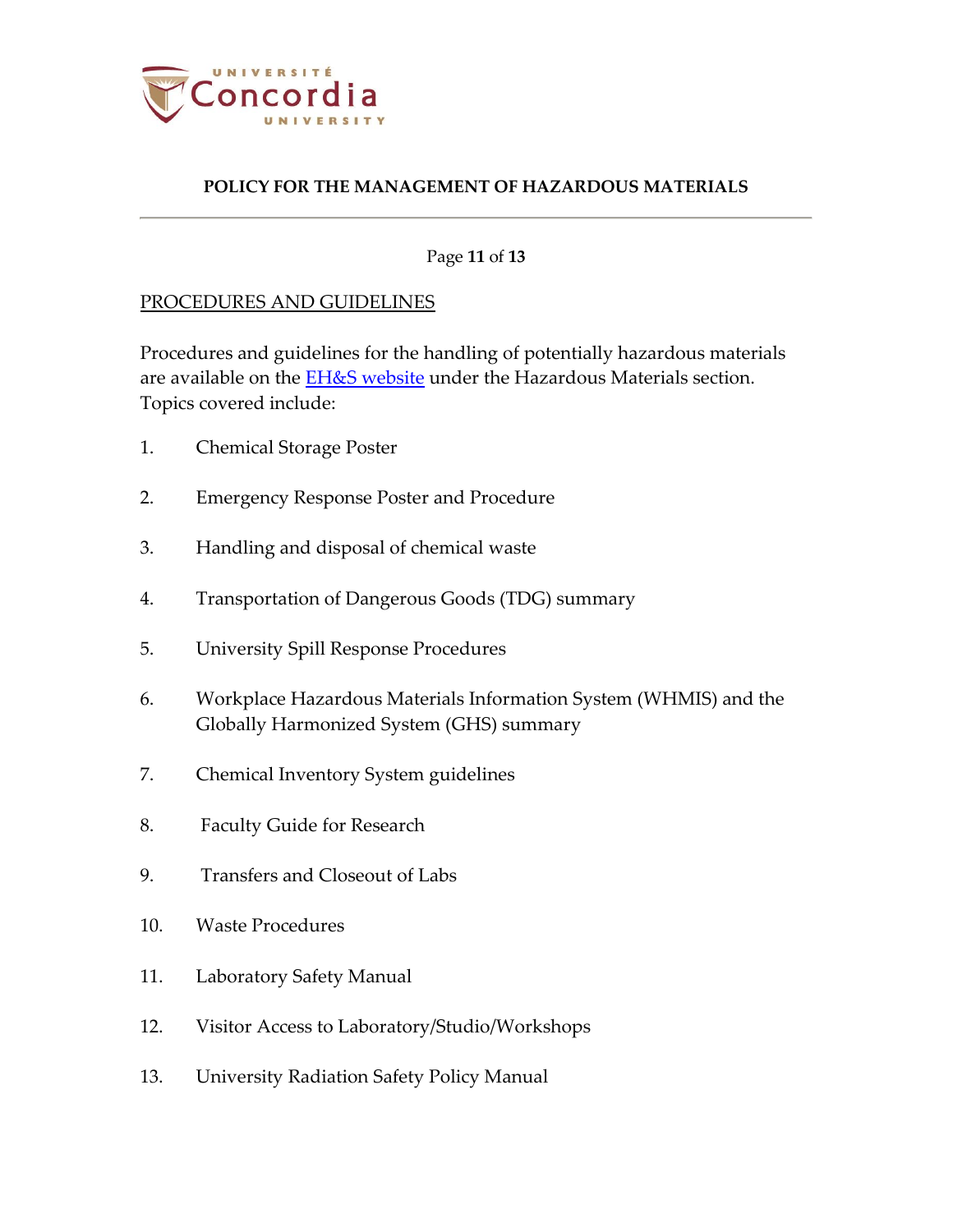

Page **12** of **13**

# **APPENDIX A**

# <span id="page-11-0"></span>DEFINITIONS

Controlled Product: any product included in the classification established by regulation or meeting the criteria set out in the classification. A controlled product could be included in one or more of the following classes: compressed gas; flammable or combustible material; oxidizing material; poisonous or infectious material; corrosive material; dangerously reactive material. [\[Act](http://www2.publicationsduquebec.gouv.qc.ca/dynamicSearch/telecharge.php?type=2&file=/S_2_1/S2_1_A.html)  [respecting Occupational Health and Safety R.S.Q., chapter S-2.1\]](http://www2.publicationsduquebec.gouv.qc.ca/dynamicSearch/telecharge.php?type=2&file=/S_2_1/S2_1_A.html)

GHS: Globally Harmonized System of classification and labeling of chemicals in Canada will probably come into effect in 2009 and it will complement WHMIS regulations.

Hazardous Substance: a substance which, because of its explosive, flammable, poisonous, corrosive, oxidizing, irritant or otherwise harmful nature, is likely to cause injury. [\[Regulation Respecting Industrial and Commercial Establishments](http://www2.publicationsduquebec.gouv.qc.ca/dynamicSearch/telecharge.php?type=3&file=/S_2_1/S2_1R9_A.HTM)  [R.R.Q. 1981, S-2.1, r.9\]](http://www2.publicationsduquebec.gouv.qc.ca/dynamicSearch/telecharge.php?type=3&file=/S_2_1/S2_1R9_A.HTM)

Hazardous waste: a controlled product that is intended for disposal or is sold for recycling or recovery. [Controlled Products Regulations R.S.C. 1985, SOR/88-66, [Hazardous Products Act](http://laws.justice.gc.ca/PDF/Statute/H/H-3.pdf) am SOR/88-555, am SOR /89.150]

Line Supervision or Management: The hierarchical chain of responsibility and accountability whereby responsibility is delegated downwards and accountability passes upwards to the President's Executive Group.

<u>MSDS</u>: Material Safety Data Sheet is an information sheet detailing technical and hazard evaluation information on a hazardous material.

<u>TDG</u>: Transport of Dangerous Goods is a national program to promote public safety during the transportation of dangerous goods. The TDG Directorate serves